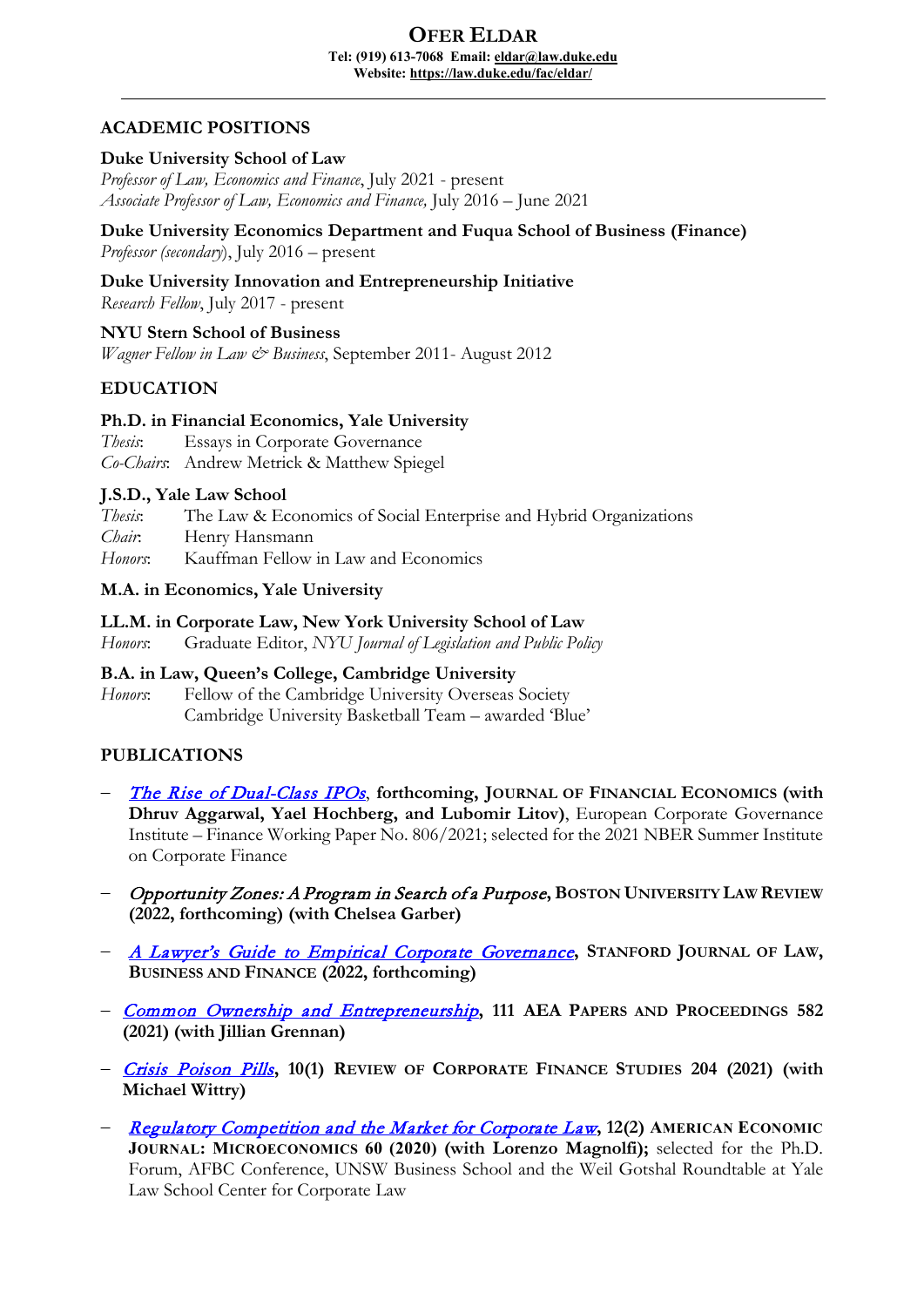- − [Designing Business Forms to Pursue Social Goals,](https://papers.ssrn.com/sol3/papers.cfm?abstract_id=3369354) **106 VIRGINIA LAW REVIEW 937 (2020)**
- − [Federal Forum Provisions and the Internal Affairs Doctrine,](https://papers.ssrn.com/sol3/papers.cfm?abstract_id=3439078) **10(2) HARVARD BUSINESS LAW REVIEW (2020) (with Dhruv Aggarwal and Albert Choi)**
- − [The Enduring Distinction between Business Entities and Security Interests](https://papers.ssrn.com/sol3/papers.cfm?abstract_id=3239969)**, 92 SOUTHERN CALIFORNIA LAW REVIEW 123 (2019) (with Andrew Verstein)**; featured in [JOTWELL \(Journal of Things We Like \(Lots\)\)](https://corp.jotwell.com/asset-partitioning-and-financial-innovation/)
- − [Can Lax Corporate Law Increase Shareholder Value? Evidence from Nevada](https://papers.ssrn.com/sol3/papers.cfm?abstract_id=2685972), **61(4) JOURNAL OF LAW & ECONOMICS 1 (2018)**; selected for the 2017 Stanford/Yale/Harvard Junior Faculty Forum, Stanford Law School
- − [Will Delaware Be Different? An Empirical Study of TC Heartland and the Shift to](https://papers.ssrn.com/sol3/papers.cfm?abstract_id=3183563)  [Defendant Choice of Venue,](https://papers.ssrn.com/sol3/papers.cfm?abstract_id=3183563) **104 CORNELL LAW REVIEW 101 (2018) (with Neel Sukhatme)**
- − [The Role of Social Enterprise and Hybrid Organizations](https://papers.ssrn.com/sol3/papers.cfm?abstract_id=2379012)**, 1 COLUMBIA BUSINESS LAW REVIEW 92 (2017)**; selected for the Conference on the Economics of the Social Sector, Chicago Booth Business School
- − Vote-trading in International Institutions**, 19 EUROPEAN JOURNAL OF INTERNATIONAL LAW 3 (2008)**
- − Reform of IMF Conditionality A Proposal for Self-Imposed Conditionality, **8 JOURNAL OF INTERNATIONAL ECONOMIC LAW 509 (2005)**

# **WORKING PAPERS**

- − [Common Ownership and Start-up Growth](https://papers.ssrn.com/sol3/papers.cfm?abstract_id=3406205) **(with Jillian Grennan and Kate Waldock)**, selected for the 2019 NBER Summer Institute on Entrepreneurship and the 2020 NBER Law & Economics meeting
- − [Does Government Play Favorites? Evidence from Opportunity Zones](https://papers.ssrn.com/sol3/papers.cfm?abstract_id=3463541) **(with Chelsea Garber)**
- − [The Organization of Social Enterprises: Transacting versus Giving](https://papers.ssrn.com/sol3/papers.cfm?abstract_id=3217663); selected for the Annual Strategy & the Business Environment Conference, Duke Fuqua School of Business
- − Is Corporate Law Nonpartisan? **(with Gabriel Rauterberg)**

# **PRESS & MEDIA**

- − *[Investors Lose Ground in Fight against Supervoting Shares](https://www.ft.com/content/fba6f481-64ed-4d27-ab7e-30dd3ec58639)*, Financial Times, January 15, 2022
- − *[Dual-Class Stock IPOs](https://www.jdsupra.com/legalnews/dual-class-stock-ipos-1365483/)*, JD Supra, December 1, 2021
- − Matt Levine, *[Dual-class IPOs](https://www.bloomberg.com/opinion/articles/2021-04-26/gamestop-s-ceo-goes-out-on-top)*, Money Stuff column, Bloomberg, April 26, 2021
- − *[The Rise of Dual-Class Stock IPOs](https://clsbluesky.law.columbia.edu/2021/04/21/the-rise-of-dual-class-stock-ipos/)*, The Columbia Blue Sky Blog, April 21, 2021
- − *[The Rise of Dual-Class Stock IPOs](https://www.law.ox.ac.uk/business-law-blog/blog/2021/04/rise-dual-class-stock-ipos)*, Oxford Business Law Blog, April 16, 2021
- − Andrew Ellul, *[Paper Spotlight: Crisis Poison Pills](http://sfsrcfs.org/news/paper-spotlight-crisis-poison-pills/)*, Review of Corporate Finance Studies, December 30, 2020
- − David Kocieniewski, *[Musk, Bezos Space Race Gets a Boost From Anti-Poverty Tax Break](https://www.bloomberg.com/news/features/2020-12-09/elon-musk-jeff-bezos-use-opportunity-zone-tax-breaks-for-private-space-race)*, Bloomberg, December 9, 2020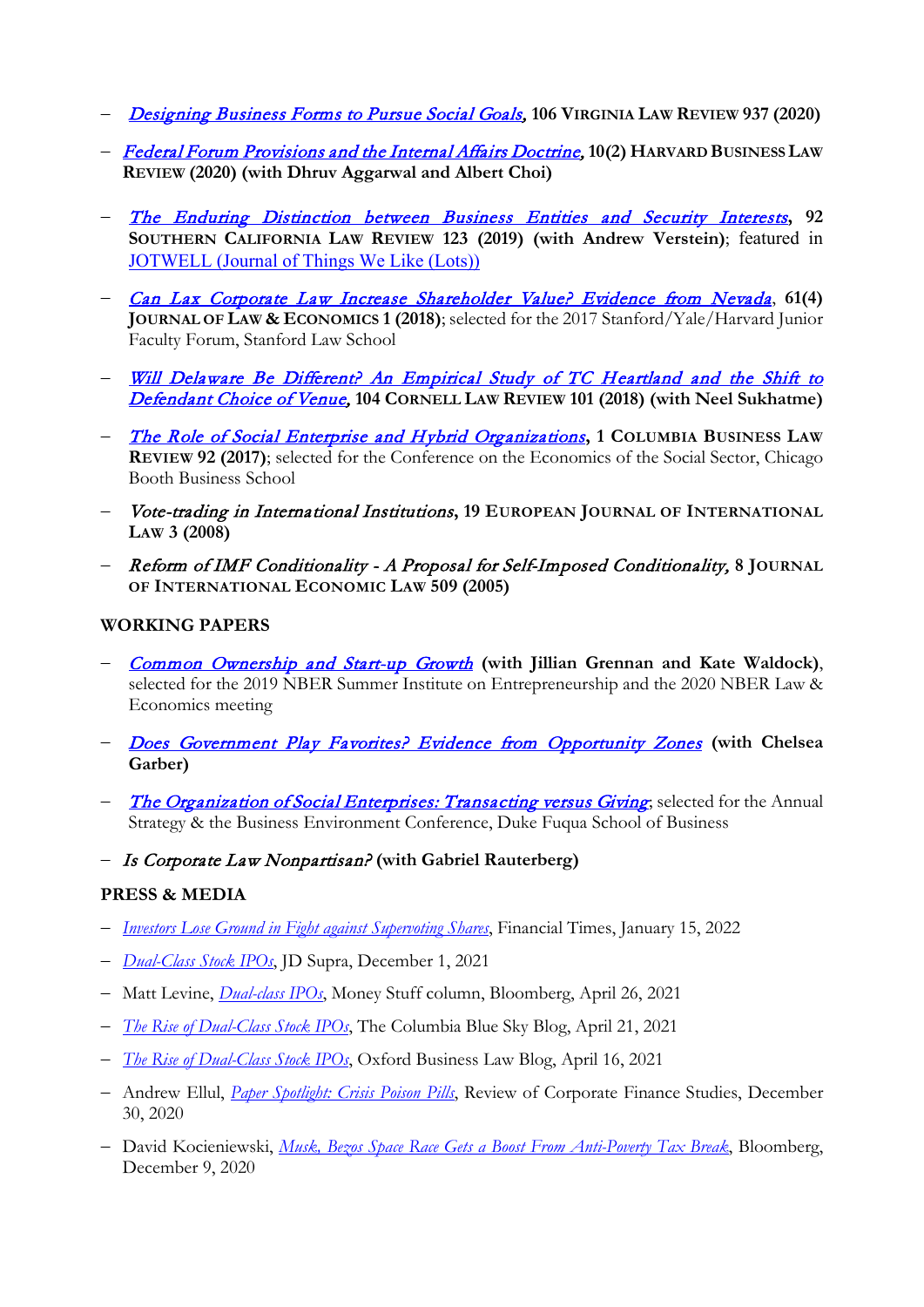- − *[To Make a Difference, Businesses Must Have a Stake in Social Missions](https://promarket.org/2020/10/15/to-make-a-difference-businesses-must-have-a-stake-in-social-missions/)*, ProMarket, October 15, 2020
- − *[The Return of Poison Pills: A first Look at "Crisis Pills,"](https://corpgov.law.harvard.edu/2020/05/06/the-return-of-poison-pills-a-first-look-at-crisis-pills/)* Harvard Law School Forum on Corporate Governance and Financial Regulation, May 6, 2020
- − Amanda Cantrell, *[Activist Campaigns Fall, but Poison Pill Adoption Surges](https://www.institutionalinvestor.com/article/b1ldx6vmkpx42s/Activist-Campaigns-Fall-but-Poison-Pill-Adoption-Surges)*, Institutional Investor, April 29, 2020
- − Michelle Layser, *[Layser Reviews Does Government Play Favorites? Evidence From Opportunity Zones](https://taxprof.typepad.com/taxprof_blog/2019/10/weekly-ssrn-tax-article-review-and-roundup-layser-reviews-does-government-play-favorites-evidence-fr.html)*, TaxProf Blog, October 18, 2019
- − Ann Lipton, *[Everything is About Internal Affairs](https://lawprofessors.typepad.com/business_law/2019/09/everything-is-about-internal-affairs.html)*, Business Law Prof Blog, September 20, 2019
- − Allen Matkins Leck Gamble Mallory & Natsis LLP, *[Is The Court of Chancery Sending Cases To](https://www.natlawreview.com/article/court-chancery-sending-cases-to-california)  [California?](https://www.natlawreview.com/article/court-chancery-sending-cases-to-california)*, The National Law Review, September 4, 2019
- − *[Federal Forum Provisions and the Internal Affairs Doctrine](https://corpgov.law.harvard.edu/2019/09/02/federal-forum-provisions-and-the-internal-affairs-doctrine/)*, Harvard Law School Forum on Corporate Governance and Financial Regulation, September 2, 2019
- − *[Designing Business Forms to Pursue Social Goals](https://corpgov.law.harvard.edu/2019/07/18/designing-business-forms-to-pursue-social-goals/)*, Harvard Law School Forum on Corporate Governance and Financial Regulation, July 18, 2019
- − Christopher M. Bruner, *[Asset Partitioning and Financial Innovation](https://corp.jotwell.com/asset-partitioning-and-financial-innovation/)*, JOTWELL (March 6, 2019)
- − *[The Enduring Distinction between Business Entities and Security Interests](https://southerncalifornialawreview.com/2019/01/05/the-enduring-distinction-between-business-entities-and-security-interests-article-by-ofer-eldar-andrew-verstein/)*, The Columbia Blue Sky Blog, October 31, 2018
- − *[Why are Security Interests and Legal Entities Both Widely Used](https://www.law.ox.ac.uk/business-law-blog/blog/2018/10/why-are-security-interests-and-legal-entities-both-widely-used)*?, Oxford Business Law Blog, October 18, 2018
- − *[Regulatory Competition and the Market for Corporate Law](https://corpgov.law.harvard.edu/2015/12/28/regulatory-competition-and-the-market-for-corporate-law/)*, Harvard Law School Forum on Corporate Governance and Financial Regulation, December 28, 2015
- − *[The Role of Social Enterprise and Hybrid Organizations](https://corpgov.law.harvard.edu/2014/02/03/the-role-of-social-enterprise-and-hybrid-organizations/)*, Harvard Law School Forum on Corporate Governance and Financial Regulation, February 3, 2014

# **PRESENTATIONS**

- − **2022 (scheduled):** Southern California Private Equity Conference, California Institute of Technology (invited commentator) ● Colloquium on Environmental, Social, and Governance (ESG) Disclosure, Price College of Business (invited commentator) ● Annual Law & Business Conference, Vanderbilt Law School ● Law & Economics workshop, Tel-Aviv University
- − **2021:** NBER Summer Institute on Corporate Finance, Cambridge American Economic Association (two articles) ● SFS Cavalcade North America, MIT Golub Center for Finance and Policy ● Review of Corporate Finance Studies Winter Conference Program ● Opportunity Zones Conference, Hutchins Center on Fiscal & Monetary Policy, The Brookings Institution ● Business Law Workshop, Texas University School of Law ● Duke University School of Law faculty workshop ● AALS Business Associations Section (invited commentator) ● Midwest Finance Association (paper and invited commentator) ● Virtual Corporate Finance, Finance, Organizations and Market Group ● Conference celebrating Henry Hansmann's book, *The Ownership of Enterprise*, Columbia University Law School ● Law & Economics Workshop, NYU School of Law ● American Law & Economics Association, University of Chicago Law School (three articles) ● Symposium on Law, Markets, and Distribution, Boston University School of Law ● Michigan-USC-Virginia virtual law and economics series
- − **2020:** NBER Law and Economics Program Meeting, Cambridge American Law & Economics Association, University of Chicago Law School (two articles – cancelled due to covid-19) **●**  Colloquium on Law and Economics, Northwestern University School of Law ● Finance in the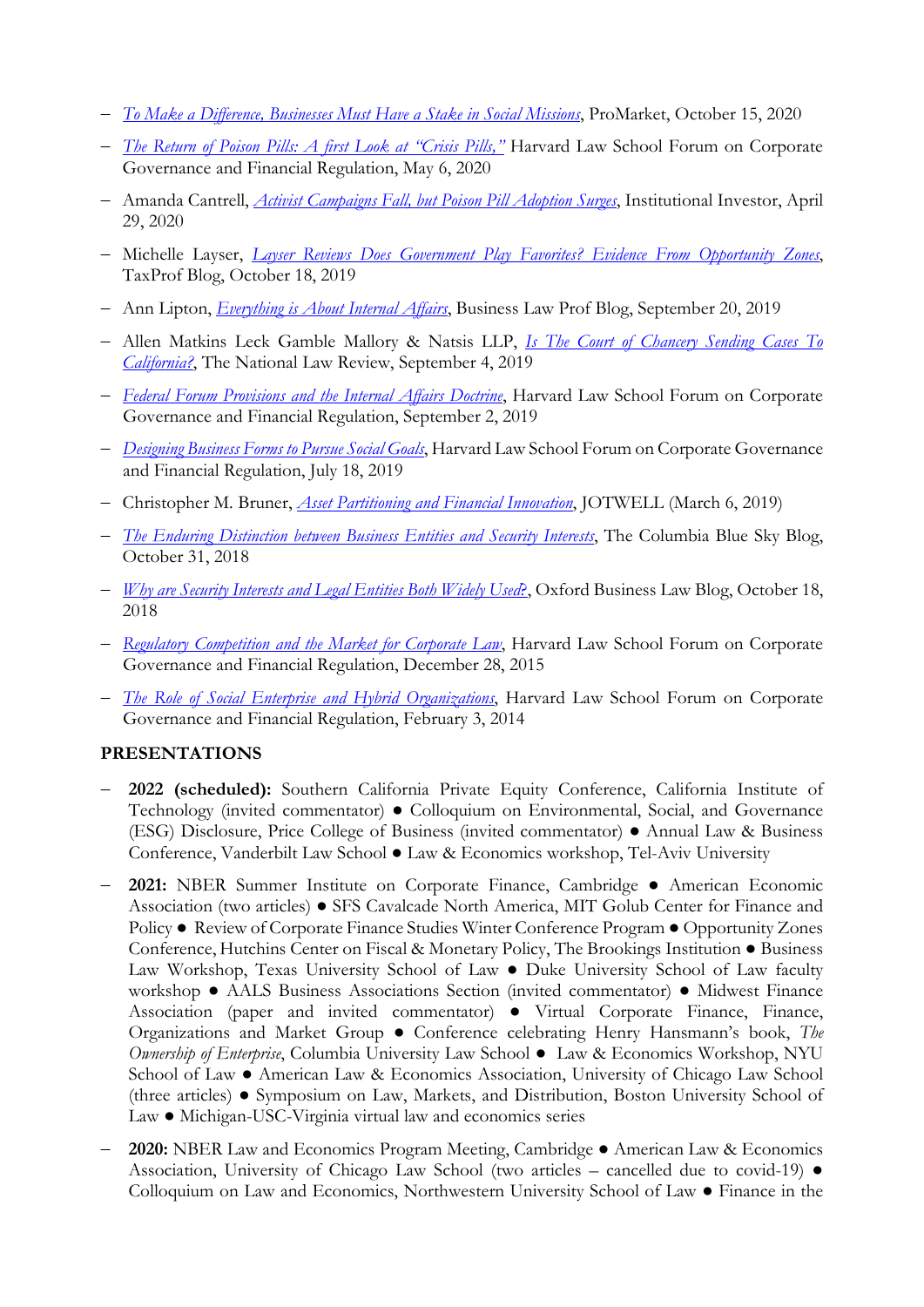Cloud II: Innovation & Entrepreneurship, University of Colorado Boulder Leeds School of Business ● National Business Law Scholars Conference, The University of Tennessee College of Law ● Perspectives on Cutting-Edge Issues in Venture Capital and Private Equity, American Bar Association Virtual Conference ● 2020 PCOB Workshop on Entrepreneurship and Finance (invited commentator), Oklahoma University ● Law & Macroeconomics conference, Yale Law School and Georgetown Law School • Chicago Entrepreneurship Finance Festival, Northwestern Kellogg School of Business

- − **2019:** NBER Summer Institute on Entrepreneurship, Cambridge American Law & Economics Association, New York University School of Law ● Finance workshop, Duke Fuqua School of Business ● Conference on Policy Interest Group Lobbying, Markets, and Public Policy (invited commentator), Duke Law School ● Consumer Law Seminar, Boston University School of Law ● Law & Social Science Workshop, USC School of Law ● Corporate and Securities Litigation Workshop, Boston University School of Law ● Conference on Rethinking the Shareholder Franchise, University of Wisconsin Law School ● Conference on Empirical Legal Studies (two articles), Claremont McKenna College ● 2019 Duke-UNC Innovation and Entrepreneurship Research Symposium ● Conference on Financial Economics and Accounting, NYU Stern School of Business ● TAU Finance Conference, Tel-Aviv University ● 8<sup>th</sup> Annual HEC Workshop on Entrepreneurship, HEC Paris
- − **2018:** Weil Gotshal & Manges Roundtable, Center for the Study of Corporate Law, Yale Law School ● Annual Meeting of the American Law & Economics Association (two articles) ● Boston University School of Law ● Conference on Empirical Legal Studies, Michigan Law School ● Law, Economics & Politics Seminar, Duke University School of Law ● Annual Meeting of the Financial Management Association, San Diego (invited commentator) ● Duke Economics Department, public finance workshop
- − **2017:** Stanford/Yale/Harvard Junior Faculty Forum, Stanford Law School **●** Law & Economics Workshop, Georgetown Law School  $\bullet$  17<sup>th</sup> Annual Strategy & the Business Environment Conference, Duke Fuqua School of Business **●** IFABS Corporate Finance Conference, Said Business School, Oxford **●** Conference on Contractual Black Holes, Duke University School of Law **●** National Business Law Scholars Conference, The University of Utah **●** Society for Institutional & Organizational Economics, Columbia Law School
- − **2016:** Conference on the Economics of the Social Sector, Chicago Booth Business School  Conference on Empirical Legal Studies (two articles), Duke University School of Law **●** Faculty workshop, Duke University School of Law **●** Law & Economics Workshop, Hebrew University School of Law **●** Faculty Workshop, Tel Aviv University School of Law **●** Faculty workshop, Northwestern University Pritzker School of Law **●** Faculty workshop, Stanford Law School **●**  Faculty workshop, University of Chicago Law School
- − **2015:** Blue Sky Meetings, Columbia Law School **●** Faculty Workshop, Duke University School of Law **●** AFBC Ph.D. Forum, UNSW Business School, Sydney (one of eight papers accepted for the Ph.D. Forum) **●** IFABS Corporate Finance Conference, Said Business School, Oxford **●** Canadian Law & Economics Association, Toronto Law School **●** International Society for New Institutional Economics, Harvard Law School.
- − **2014:** Seminar on Designing Organizations, Yale Law School **●** Canadian Law & Economics Association, Toronto Law School
- − **2012:** American Law & Economics Association, Stanford Law School **●** International Society for New Institutional Economics, USC Law School **●** Corporate Law: Policy Analysis Seminar, NYU School of Law **●** Corporate Governance Luncheon, NYU Stern School of Business, February 2012